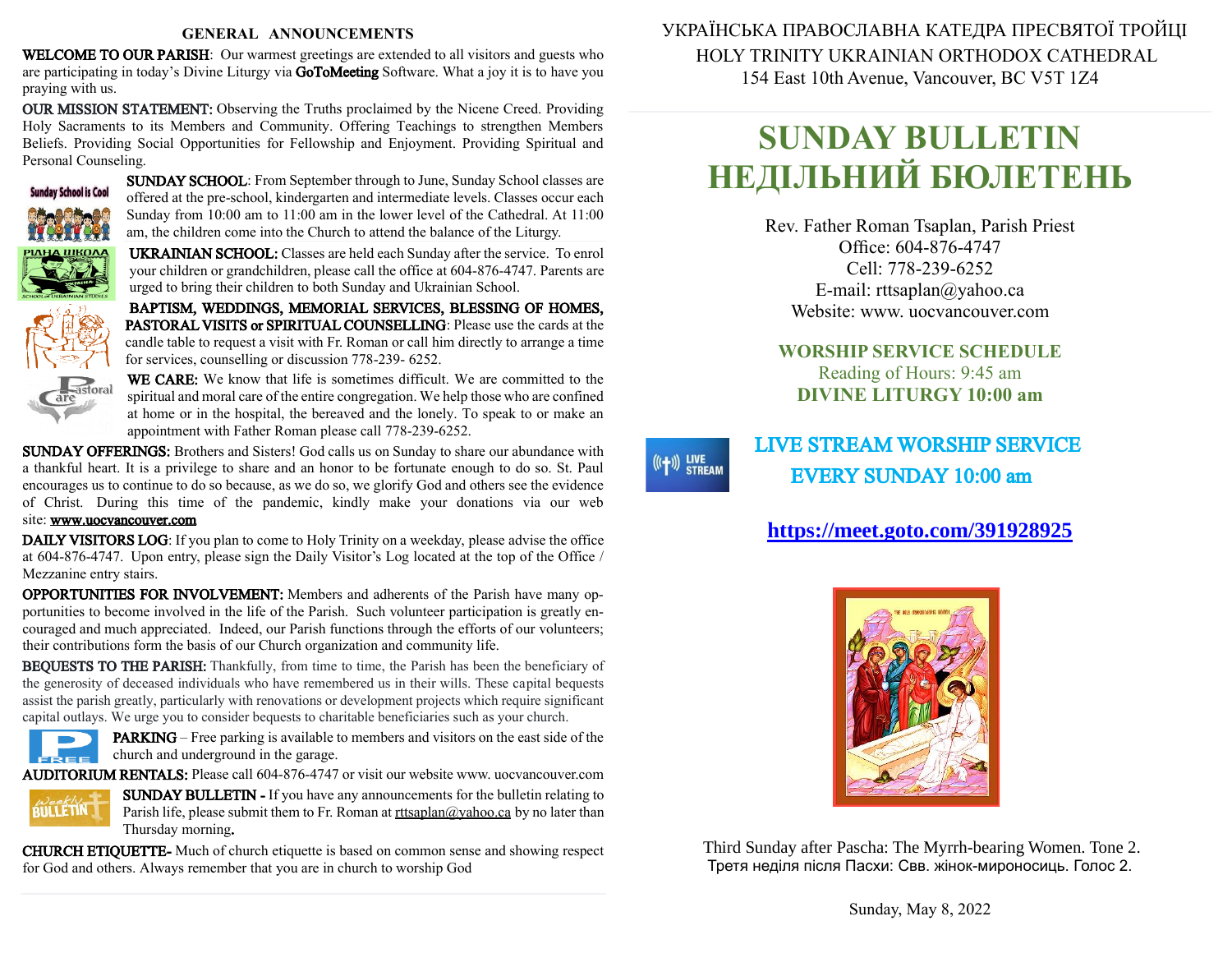

# **SPIRITUAL MESSAGE**

**The Myrrh-bearing Women** On the Third Sunday after Pascha the Church remembers the early-morning

journey of the Myrrh-bearing Women to the tomb of Our Lord. We who walk thrice around the Church on the night of Pascha represent those blessed Women – and they represent the Church which continually seeks the Presence of the Lord and always emerges from darkness into glorious light and joy!



Христос воскрес! Воістину воскрес! Christ is risen! Indeed, He is risen! Christ est ressuscité! Il est vraiment ressuscité! Χριστὸς ἀνέστη! Ἀληθῶς ἀνέστη!

#### TODAY`S ANNOUNCEMENTS

GREETINGS TO ALL ON THIS LOVELY DAY: We extend a warm welcome to Parish members, New Parishioners and Visitors.

SUNDAY OF THE MYRRH - BEARING WOMEN: The myrrh-bearing women are commissioned to become the first missionaries of the resurrection. Christ transforms suffering and sorrow into joy. This is the good news that ought to come from the hearts of Christians as they spread the joy of the resurrection. We pray today that the joy and peace of the risen Lord may fill our hearts and change our darkness into light and our doubts into faith.

VENERATION OF THE CROSS: Everyone is welcome to receive the blessing at the end of the Divine Liturgy.



FELLOWSHIP HOUR: Everyone attending the service is cordially invited to join in Fellowship Coffee Hour, in the Auditorium, immediately following the Liturgy. Covid protocols will be observed

**A**Mother's Day Prayer

## Dear Cord.

Please watch over and support all mothers on earth and in heaven...

and help them to know how much they are loved and appreciated on Mother's Day and every day.



#### MOTHER'S DAY CONCERT:

The teachers and children from Sunday School and Ukrainian School are preparing a special performance for May 8th to commemorate Mother`s Day. The program will begin after the fellowship hour.

MANY THANKS TO MARGAET CARLEY and her assistants who prepared the Paschal Luncheon (Spil`ne Sviachene) last Sunday. Sincere thanks to all those who came and joined us. May Almighty God reward all the workers and participants with spiritual joy, good health and happiness in life.

ALL OF OUR FAITHFUL ARE REMINDED - that between Easter and Pentecost (June 12), there is no kneeling in Church. Kneeling resumes after the Divine Liturgy and the reading of the kneeling prayers on Pentecost (Zelenij Svyata).

PROVODY, BLESSING OF GRAVES - Families with their beloved buried at any cemetery and wishing to bring pomanas (memorial bread and fruits) may still do so. It was wonderful at the Sunday of Thomas (May 1st) to see our faithful for PROVODY at the Forest Lawn Cemetery.



PRAY FOR UKRAINE: This is a fervent call to prayers by us all in response to the tragic events unfolding in our ancestral homeland. We are all called to pray the Akathist to Our Lord Jesus Christ, the Akathist for the Protection of the Mother of God, and the Akathist to St. Michael

the Holy Archangel.